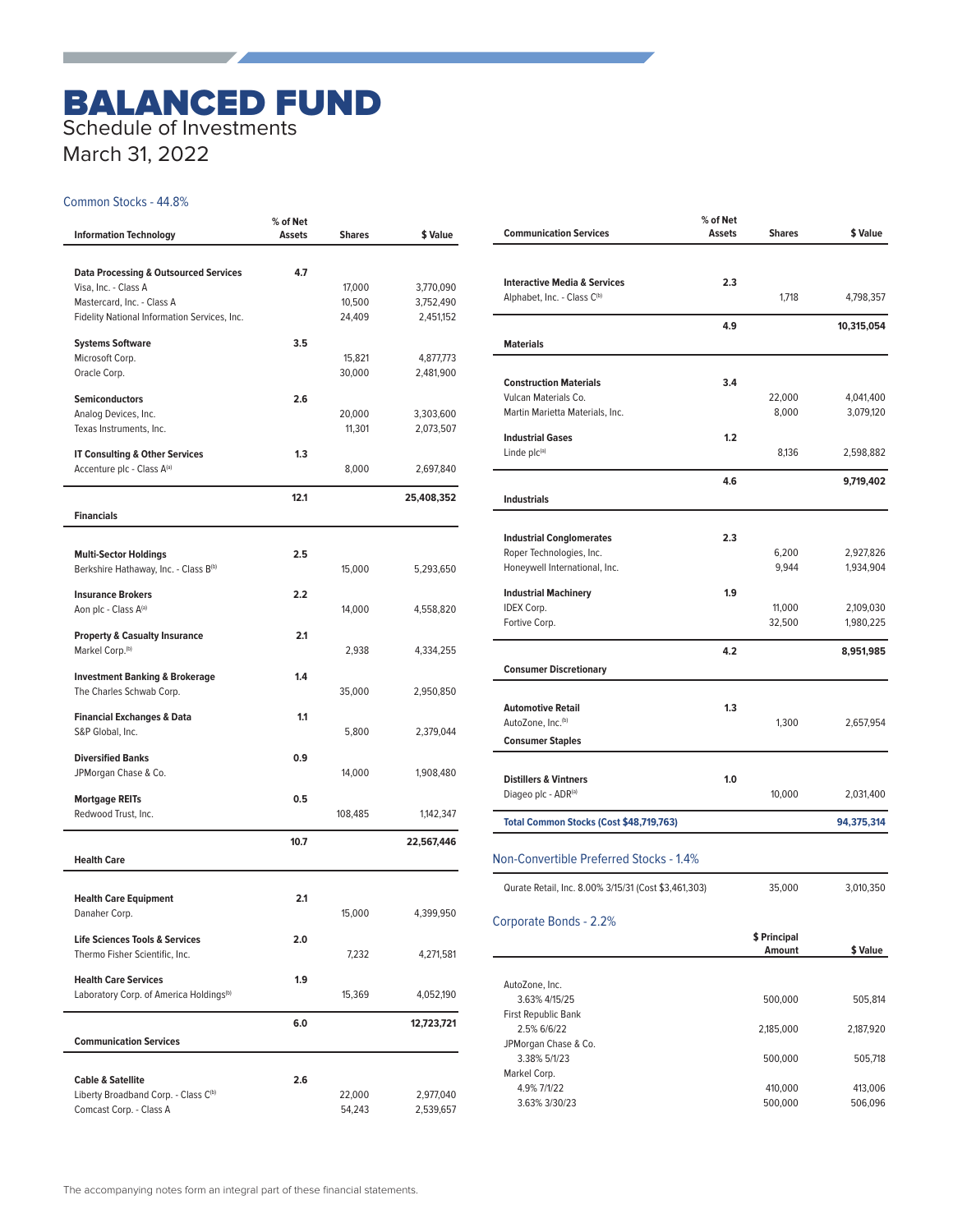## **BALANCED FUND (CONTINUED)** Schedule of Investments

March 31, 2022

|                                                                                                          | \$ Principal<br>Amount | \$ Value  |
|----------------------------------------------------------------------------------------------------------|------------------------|-----------|
|                                                                                                          |                        |           |
| U.S. Bancorp                                                                                             |                        |           |
| 2.4% 7/30/24                                                                                             | 500,000                | 497,013   |
| Total Corporate Bonds (Cost \$4,606,709)                                                                 |                        | 4,615,567 |
| Corporate Convertible Bonds - 1.0%                                                                       |                        |           |
| Redwood Trust, Inc.                                                                                      |                        |           |
| 5.63% 7/15/24 (Cost \$1,894,579)                                                                         | 2,000,000              | 2,005,007 |
| Asset-Backed Securities - 6.9%                                                                           |                        |           |
| Automobile                                                                                               |                        |           |
| American Credit Acceptance Receivables Trust (ACAR)<br>Series 2021-2 Class B - 0.37% 10/15/24(c)         | 62,512                 | 62,400    |
| AmeriCredit Automobile Receivables Trust (AMCAR)                                                         |                        |           |
| Series 2020-2 Class D - 2.13% 3/18/26<br>ARI Fleet Lease Trust (ARIFL)                                   | 400,000                | 391,179   |
| Series 2020-A Class A - 1.77% 8/15/28(c)                                                                 | 57,582                 | 57,632    |
| Carmax Auto Owner Trust (CARMX)<br>Series 2012-2 Class C - 3.16% 2/18/25                                 | 500,000                | 503,030   |
| CFMT LLC (CFMT)                                                                                          |                        |           |
| Series 2021-AL1 Class B - 1.39% 9/22/31 <sup>(c)</sup><br>Chesapeake Funding II LLC (CFII)               | 599,373                | 586,552   |
| Series 2021-1A Class A1 - 0.47% 4/15/33(c)                                                               | 355,639                | 346,190   |
| DT Auto Owner Trust (DTAOT)<br>Series 2020-3A Class C - 0.54% 4/15/24(c)                                 | 63,145                 | 63,076    |
| Enterprise Fleet Financing LLC (EFF)                                                                     |                        |           |
| Series 2019-2 Class A - 2.29% 2/20/25 <sup>(c)</sup>                                                     | 96,931                 | 97,146    |
| Series 2020-1 Class A - 1.78% 12/22/25 <sup>(c)</sup><br><b>GLS Auto Receivables Issuer Trust (GCAR)</b> | 217,120                | 217,046   |
| Series 2020-2A Class A1 - 1.58% 8/15/24 <sup>(c)</sup>                                                   | 27,832                 | 27,841    |
| Series 2020-4A Class A - 0.52% 2/15/24 <sup>(c)</sup>                                                    | 15,848                 | 15,843    |
| Series 2021-1A Class A1 - 0.34% 5/15/24(c)                                                               | 92,078                 | 91,983    |
| Series 2021-4A Class A - 0.84% 7/15/25 <sup>(c)</sup>                                                    | 422,873                | 419,016   |
| JPMorgan Chase Auto Credit Linked Note (CACLN)                                                           |                        |           |
| Series 2020-1 Class A5 - 0.99% 1/25/28 <sup>(c)</sup>                                                    | 278,261                | 276,028   |
| Series 2020-2 Class A2 - 0.84% 2/25/28 <sup>(c)</sup>                                                    | 47,703                 | 47,099    |
| Series 2021-1 Class A2 - 0.88% 9/25/28 <sup>(c)</sup>                                                    | 472,632                | 464,449   |
| Series 2021-2 Class A4 - 0.89% 12/26/28(c)                                                               | 368,696                | 361,925   |
| LAD Auto Receivables Trust (LADAR)                                                                       |                        |           |
| Series 2021-1A Class A - 1.3% 8/17/26©                                                                   | 766,172                | 751,067   |
| Santander Drive Auto Receivables Trust (SDART)                                                           |                        |           |
| Series 2020-2 Class D - 2.22% 9/15/26                                                                    | 375,000                | 372,188   |
| Series 2020-3 Class C - 1.12% 1/15/26                                                                    | 200,000                | 198,528   |
| Series 2020-4 Class C - 1.01% 1/15/26                                                                    | 195,000                | 192,841   |
| Securitized Term Auto Loan Receivables Trust (SSTRT)                                                     |                        |           |
| Series 2019-CRTA Class B - 2.45% 3/25/26(a) (c)                                                          | 61,701                 | 61,829    |
| Westlake Automobile Receivables Trust (WLAKE)                                                            |                        |           |
| Series 2022-1A Class A2A - 1.97% 12/16/24(c)                                                             | 250,000                | 249,543   |
| Wheels SPV 2 LLC (WHLS)                                                                                  |                        |           |
| Series 2020-1A Class A2 - 0.51% 8/20/29(c)                                                               | 857,711                | 849,750   |
|                                                                                                          |                        | 6,704,181 |
| <b>Collateralized Loan Obligations</b>                                                                   |                        |           |
| ABPCI Direct Lending Fund CLO LP (ABPCI)                                                                 |                        |           |
| Series 2020-10A Class A - 2.2% 1/20/32 Floating Rate<br>(Qtrly LIBOR + 195)(a) (c) (d)                   | 500,000                | 500,748   |

|                                                                                                     | \$ Principal<br>Amount | \$ Value           |
|-----------------------------------------------------------------------------------------------------|------------------------|--------------------|
|                                                                                                     |                        |                    |
| Audax Senior Debt CLO LLC (AUDAX)<br>Series 2021-6A Class A1 - 1.75% 10/20/33 Floating Rate         |                        |                    |
| (Qtrly LIBOR + 150)(c) (d)                                                                          | 500,000                | 499.633            |
| Blackrock Rainier CLO VI Ltd. (BLKMM)                                                               |                        |                    |
| Series 2021-6A Class A - 1.95% 4/20/33 Floating Rate                                                |                        |                    |
| (Qtrly LIBOR + 170) <sup>(a) (c) (d)</sup>                                                          | 500,000                | 495,676            |
| Cerberus Loan Funding LP (CERB)<br>Series 2020-1A Class A - 2.09% 10/15/31 Floating Rate            |                        |                    |
| (Qtrly LIBOR + 185)(a) (c) (d)                                                                      | 500,000                | 499,235            |
| Series 2021-6A Class A - 1.64% 11/22/33 Floating Rate                                               |                        |                    |
| (Qtrly LIBOR + 140)(a) (c) (d)                                                                      | 314,854                | 315,027            |
| Churchill Middle Market CLO Ltd. (CHMML)                                                            |                        |                    |
| Series 2021-1A Class A1 - 1.63% 10/24/33 Floating Rate<br>(Qtrly LIBOR + 150)(a) (c) (d)            | 250,000                | 249,540            |
| Fortress Credit Opportunities CLO Ltd. (FCO)                                                        |                        |                    |
| Series 2021-15A Class A2 - 1.81% 4/25/33 Floating Rate                                              |                        |                    |
| (Qtrly LIBOR + 155)(a) (c) (d)                                                                      | 500,000                | 495,180            |
| Golub Capital Partners CLO Ltd. (GOCAP)                                                             |                        |                    |
| Series 2021-54A Class A2 - 1.85% 8/5/33 Floating Rate                                               |                        |                    |
| (Qtrly LIBOR + 153)(a) (c) (d)<br>Monroe Capital MML CLO XII Ltd. (MCMML)                           | 500,000                | 499,120            |
| Series 2021-2A Class A1 - 2.3% 9/14/33 Floating Rate                                                |                        |                    |
| (Qtrly LIBOR + 150)(a) (c) (d)                                                                      | 500,000                | 495,812            |
| Palmer Square Loan Funding Ltd. (PSTAT)                                                             |                        |                    |
| Series 2021-1A Class A1 - 1.5% 4/20/29 Floating Rate                                                |                        |                    |
| (Qtrly LIBOR + 125)(a) (c) (d)                                                                      | 500,000                | 498,375            |
|                                                                                                     |                        | 4,548,346          |
|                                                                                                     |                        |                    |
| <b>Consumer &amp; Specialty Finance</b>                                                             |                        |                    |
| Affirm Asset Securitization Trust (AFFRM)                                                           |                        |                    |
| Series 2021-A Class A4 - 0.88% 8/15/25 <sup>(c)</sup><br>Foundation Finance Trust (FFIN)            | 100,000                | 99,486             |
| Series 2021-2A Class A - 2.19% 1/15/42 <sup>(c)</sup>                                               | 227,334                | 219,020            |
| Marlette Funding Trust (MFT)                                                                        |                        |                    |
| Series 2021-1A Class A2 - 0.6% 6/16/31 <sup>(c)</sup>                                               | 26,074                 | 25,973             |
| Series 2022-1A Class A - 1.36% 4/15/32 <sup>(c)</sup>                                               | 250,000                | 248,406            |
| Onemain Financial Issuance Trust (OMFIT)                                                            |                        |                    |
| Series 2018-1A Class A - 3.3% 3/14/29 <sup>(c)</sup>                                                | 62,574                 | 62,590             |
| SoFi Consumer Loan Program Trust (SCLP)<br>Series 2019-4 Class B - 2.56% 8/25/28 <sup>(c)</sup>     |                        |                    |
| <b>Upstart Securitization Trust (UPST)</b>                                                          | 110,055                | 110,150            |
| Series 2021-3 Class A - 0.83% 7/20/31 <sup>(c)</sup>                                                | 167,154                | 164,204            |
| Series 2021-5 Class A - 1.31% 11/20/31 <sup>(c)</sup>                                               | 215,512                | 206,171            |
|                                                                                                     |                        |                    |
|                                                                                                     |                        | 1,136,000          |
| <b>Equipment</b>                                                                                    |                        |                    |
| Amur Equipment Finance Receivables LLC (AXIS)                                                       |                        |                    |
| Series 2021-1A Class A2 - 0.75% 11/20/26(c)                                                         | 593,118                | 581,744            |
| CCG Receivables Trust (CCG)                                                                         |                        |                    |
| Series 2019-2 Class A - 2.11% 3/15/27 <sup>(c)</sup>                                                | 91,844                 | 92,031             |
| Dell Equipment Finance Trust (DEFT)                                                                 |                        |                    |
| Series 2020-2 Class A - 0.47% 10/24/22(c)<br>Series 2021-2 Class A2 - 0.53% 12/22/26 <sup>(c)</sup> | 154,500<br>625,000     | 154,376<br>600,738 |
| Series 2022-1 Class A2 - 2.11% 8/22/27 <sup>(c)</sup>                                               | 250,000                | 249,060            |
|                                                                                                     |                        |                    |
|                                                                                                     |                        | 1,677,949          |
| Other                                                                                               |                        |                    |
| Octane Receivables Trust (OCTL)                                                                     |                        |                    |
| Series 2020-1A Class A2 - 1.71% 2/20/25 <sup>(c)</sup>                                              | 173,177                | 172,187            |
| Series 2021-1A Class A5 - 0.93% 3/22/27 <sup>(c)</sup>                                              | 91,771                 | 89,655             |

The accompanying notes form an integral part of these financial statements.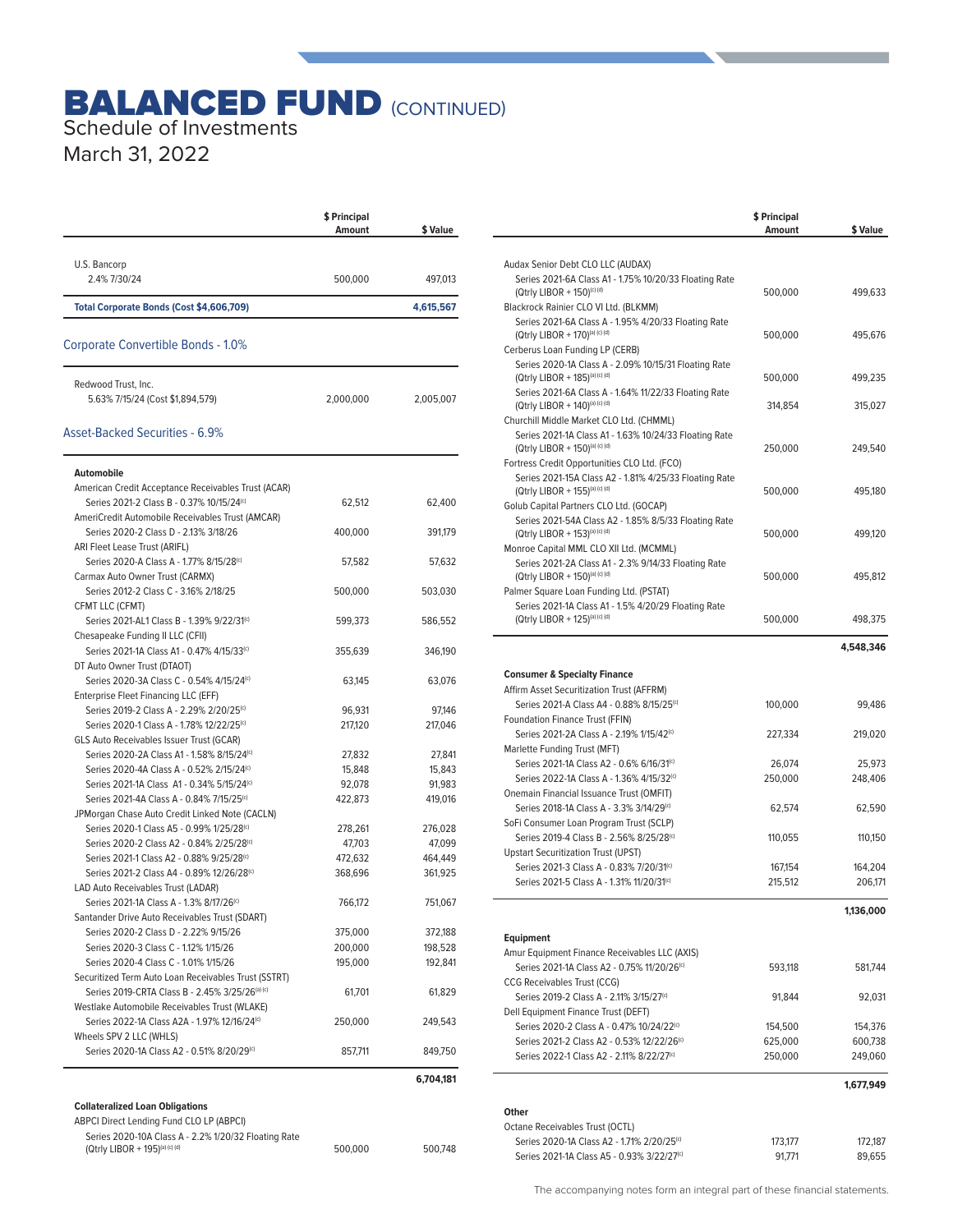|                                                          | \$ Principal<br>Amount | \$ Value   |
|----------------------------------------------------------|------------------------|------------|
| Series 2021-2A Class A - 1.21% 9/20/28 <sup>(c)</sup>    | 210,220                | 205.078    |
|                                                          |                        | 466,920    |
| <b>Total Asset-Backed Securities (Cost \$14,679,799)</b> |                        | 14,533,396 |

### Commercial Mortgage-Backed Securities - 2.2%

| <b>Total Commercial Mortgage-Backed Securities (Cost \$4,712,465)</b>                                                                          |         | 4,682,886 |
|------------------------------------------------------------------------------------------------------------------------------------------------|---------|-----------|
| Series 2021-FL4 Class A - 1.57% 6/16/36 Floating Rate<br>(Mthly LIBOR + 110) <sup>(c)</sup>                                                    | 407,472 | 401,787   |
| VMC Finance LLC (VMC)                                                                                                                          |         |           |
| Series 2022-FL3 Class A - 1.4% 11/15/38 Floating Rate<br>(SOFR 30 Day Avg + 135)(a) (c)                                                        | 500,000 | 496,854   |
| STWD Ltd. (STWD)                                                                                                                               |         |           |
| Series 2022-CRE7 Class A - 1.6% 1/17/37 Floating Rate<br>(SOFR 30 Day Avg + 155)(a) (c)                                                        | 250,000 | 249.184   |
| Series 2021-CRE5 Class A - 1.7% 7/15/36 Floating Rate<br>(Mthly LIBOR + 130)(a) (c)                                                            | 500,000 | 495,336   |
| LoanCore Issuer Ltd. (LNCR)                                                                                                                    |         |           |
| Series 2022-FL3 Class A - 1.78% 2/15/39 Floating Rate<br>(Mthly SOFR + 145)(a) (c)                                                             | 500,000 | 498,368   |
| KREF Ltd. (KREF)<br>Series 2021-FL2 Class A4 - 1.51% 2/15/39 Floating Rate<br>(Mthly LIBOR + 107)(a) (c)                                       | 500,000 | 495,656   |
| (Mthly LIBOR + 100)(a) (c)                                                                                                                     | 250,000 | 245,983   |
| Series 2021-FL1 Class A4 - 1.48% 6/16/36 Floating Rate<br>(Mthly LIBOR + 105)(a) (c)<br>Series 2021-FL2 Class A4 - 1.43% 9/19/26 Floating Rate | 250,000 | 247.438   |
| HGI CRE CLO Ltd. (HGI)                                                                                                                         |         |           |
| Series 2021-FL3 Class A - 1.72% 7/16/35 Floating Rate<br>(Mthly LIBOR + 125)(a) (c)                                                            | 429.992 | 429.146   |
| Series 2021-FL1 Class A4 - 1.59% 2/15/37 Floating Rate<br>(Mthly LIBOR + 115)(a) (c)<br>GPMT Ltd. (GPMT)                                       | 500,000 | 501,418   |
| Series 2020-OBRK Class A - 2.45% 11/15/22 Floating<br>Rate (Mthly LIBOR + 205) <sup>(c)</sup><br><b>BPCRE Ltd. (BPCRE)</b>                     | 125,000 | 123,875   |
| <b>AREIT Trust (AREIT)</b><br>Series 2021-CRE5 Class A - 1.48% 7/17/26 Floating Rate<br>(Mthly LIBOR + 108)(c)<br><b>BFLD Trust (BFLD)</b>     | 500,000 | 497,841   |

#### Mortgage-Backed Securities - 2.8%

| <b>Federal Home Loan Mortgage Corporation</b> |         |         |
|-----------------------------------------------|---------|---------|
| <b>Collateralized Mortgage Obligations</b>    |         |         |
| Series 3649 Class A - 4% 3/15/25              | 12.131  | 12.305  |
| <b>Pass-Through Securities</b>                |         |         |
| Pool# J14649 - 3.5% 4/1/26                    | 21.957  | 22,462  |
| Pool# E02948 - 3.5% 7/1/26                    | 47.421  | 48.496  |
| Pool# J16663 - 3.5% 9/1/26                    | 28.686  | 29.346  |
| Pool# ZS8692 - 2.5% 4/1/33                    | 165.986 | 164,347 |
|                                               |         | 276.956 |

|                                                          | \$ Principal |                              |
|----------------------------------------------------------|--------------|------------------------------|
|                                                          | Amount       | \$ Value                     |
|                                                          |              |                              |
| <b>Federal National Mortgage Association</b>             |              |                              |
| <b>Pass-Through Securities</b>                           |              |                              |
| Pool# AR8198 - 2.5% 3/1/23                               | 11,372       | 11,268                       |
| Pool# MA1502 - 2.5% 7/1/23                               | 10,984       | 10,881                       |
| Pool# 995755 - 4.5% 5/1/24                               | 2.471        | 2.534                        |
| Pool# AB1769 - 3% 11/1/25                                | 21,388       | 21,572                       |
| Pool# AB3902 - 3% 11/1/26                                | 47,962       | 48,437                       |
| Pool# AK3264 - 3% 2/1/27                                 | 38,570       | 38,973                       |
| Pool# AB6291- 3% 9/1/27                                  | 210,714      | 212,797                      |
| Pool# MA3189 - 2.5% 11/1/27                              | 174,556      | 172,832                      |
| Pool# MA3791- 2.5% 9/1/29                                | 361,700      | 358,128                      |
| Pool# BM5708 - 3% 12/1/29                                | 198,566      | 200,336                      |
| Pool# AS7701- 2.5% 8/1/31                                | 875,168      | 867,074                      |
| Pool# MA3540 - 3.5% 12/1/33                              | 100,757      | 103,421                      |
|                                                          |              | 2,048,253                    |
| <b>Government National Mortgage Association</b>          |              |                              |
| <b>Pass-Through Securities</b>                           |              |                              |
| Pool# 5255 - 3% 12/20/26                                 | 46,855       | 47,241                       |
|                                                          |              |                              |
| <b>Non-Government Agency</b>                             |              |                              |
| <b>Collateralized Mortgage Obligations</b>               |              |                              |
| Flagstar Mortgage Trust (FSMT)                           |              |                              |
| Series 2021-7 Class B - 2.5% 8/25/51(c) (d)              | 448,496      | 431,985                      |
| GS Mortgage-Backed Securities Trust (GSMBS)              |              |                              |
| Series 2022-PJ1 Class AB - 2.5% 5/28/52(c) (d)           | 488,705      | 470.749                      |
| JPMorgan Mortgage Trust (JPMMT)                          |              |                              |
| Series 2014-5 Class B - 2.86% 10/25/29(c) (d)            | 73,240       | 72,215                       |
| Series 2016-3 Class A - 3% 10/25/46(c) (d)               | 215,419      | 207,530                      |
| Series 2017-3 Class A - 2.5% 8/25/47 <sup>(c) (d)</sup>  | 236.282      | 226.914                      |
| Series 2020-7 Class A - 3% 1/25/51(c) (d)                | 66,138       | 66,168                       |
| Series 2020-8 Class A - 3% 3/25/51(c) (d)                | 110,461      | 110,736                      |
| Series 2021-6 Class B - 2.5% 10/25/51 <sup>(c) (d)</sup> | 590,063      | 568,383                      |
| Series 2021-8 Class B - 2.5% 12/25/51(c) (d)             | 431,970      | 411,440                      |
|                                                          |              |                              |
| Series 2022-2 Class A4A - 2.5% 8/25/52(c) (d)            | 350,000      | 335,131                      |
| JPMorgan Wealth Management (JPMWM)                       |              |                              |
| Series 2020-ATR1 Class A - 3% 2/25/50(c) (d)             | 73,254       | 73,339                       |
| <b>RCKT Mortgage Trust (RCKT)</b>                        |              |                              |
| Series 2021-3 Class A5 - 2.5% 7/25/51 <sup>(c) (d)</sup> | 419,395      | 403,954                      |
|                                                          |              |                              |
| Sequoia Mortgage Trust (SEMT)                            | 101,029      | 101,522                      |
| Series 2019-CH2 Class A - 4.5% 8/25/49(c) (d)            |              |                              |
| Series 2020-2 Class A - 3.5% 3/25/50 <sup>(c) (d)</sup>  | 8.341        |                              |
| Series 2020-3 Class A - 3% 4/25/50(c) (d)                | 57,167       |                              |
|                                                          |              | 8.342<br>57,110<br>3,545,518 |

#### U.S. Treasuries - 30.0%

| <b>U.S. Treasury Notes</b> |           |           |
|----------------------------|-----------|-----------|
| 1.88% 4/30/22              | 1.000.000 | 1.001.256 |
| 1.75% 4/30/22              | 2.000.000 | 2,002,424 |
| 2.13% 6/30/22              | 2.000.000 | 2.007.681 |
| 2% 7/31/22                 | 1.000.000 | 1.004.079 |
| 1.88% 7/31/22              | 1.000.000 | 1.003.650 |
| 1.88% 8/31/22              | 2.000.000 | 2,007,854 |
| 2% 11/30/22                | 3.000.000 | 3.013.224 |
|                            |           |           |